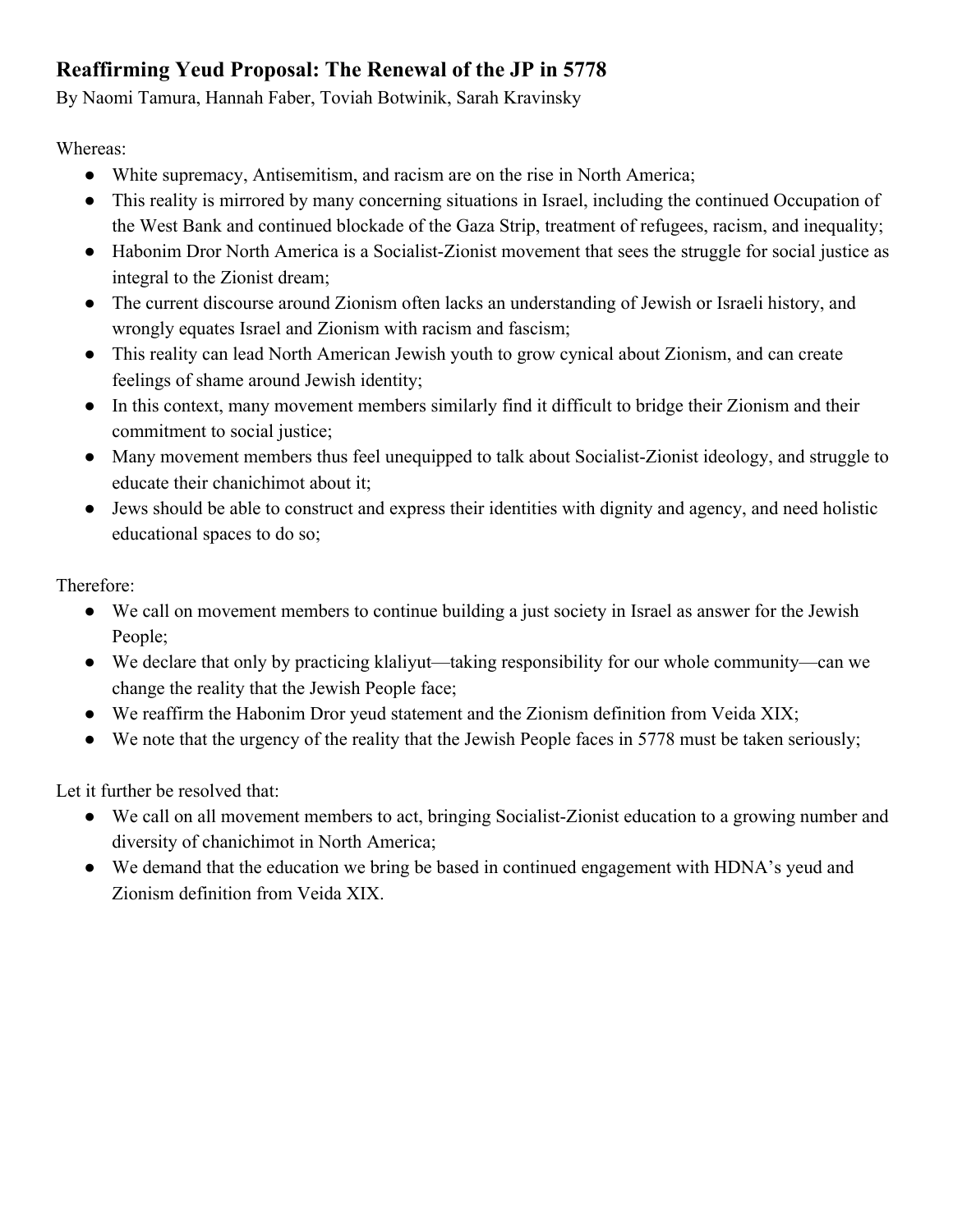# **[Insert Ma'apilimot Pun Here]**

Hanna "I have 4:30 ams" London and Ben "Madrich for Cast Members" Markbreiter

Whereas:

- Ma'aplimot make up a large amount of our active movement;
- Ma'apilmot run the day-to-day and leadership positions at macheneh, kenim, and other movement activities;
- A major goal for the movement during the year is recruitment and retention, and Ma'apilmot are usually the leaders of these tasks;
- Kvutzot have the ability to emphasize messima in the movement;
- Everyone wants the movement to be bigger, but the "you just need to try harder" sentiment hasn't worked;
- There are Ma'apilimot who feel disengaged, frustrated, and/or angry with the movement due to feeling excluded and/or not appreciated.

Therefore, let it be resolved:

- The current definition on Ma'apilim in the constitution needs to be revised to:
- 1. "A member in good-standing of the Ma'apilim**[OT]** shall pay... "
- 2. "...assume positions and tasks of responsibility and leadership in an eizor, [**SICHAT NEFESH, THEIR KVUTZAH, MOVEMENT VA'ADOT]** or machaneh of Habonim Dror **[AS MESSIMA]**…"
- 3. "...or be an active participant in a Ken Ma'apilim, or in some other form of Zionist work in line with Habonim Dror's values, such as J Street U…." **[ANY WORK THAT ALIGNS WITH HABONIM DROR NORTH AMERICA'S PILLARS]"**
- 4. "Ma'apilim**[OT]** should take an active role in the ken **[MOVEMENT MESSIMA AS STATED BEFORE]** unless there is a valid reason for one not to participate **[WITH UNDERSTANDING THAT PEOPLE'S INDIVIDUAL SITUATIONS YIELD DIFFERENT ABILITIES]"**
- 5. "Ma'apilim**[OT]** recognize, accept . . ."
- 6. "To be a Ma'apil/a **[MA'APILOL]** in good-standing... "
- 7. "...Ma'apilim**[OT]** come together to develop…";
- Two foreseeable peulot (one at Ma'apilimot Seminar and one during Machaneh Deconstruction run by the Garin l'Aliyah and Mazkirut Machaneh respectively) will be about what it means to be a Ma'apilol in the current state of North America;
- Kvutzot will have sichot throughout the year going over their respective messimot and checking in on each others' messimot.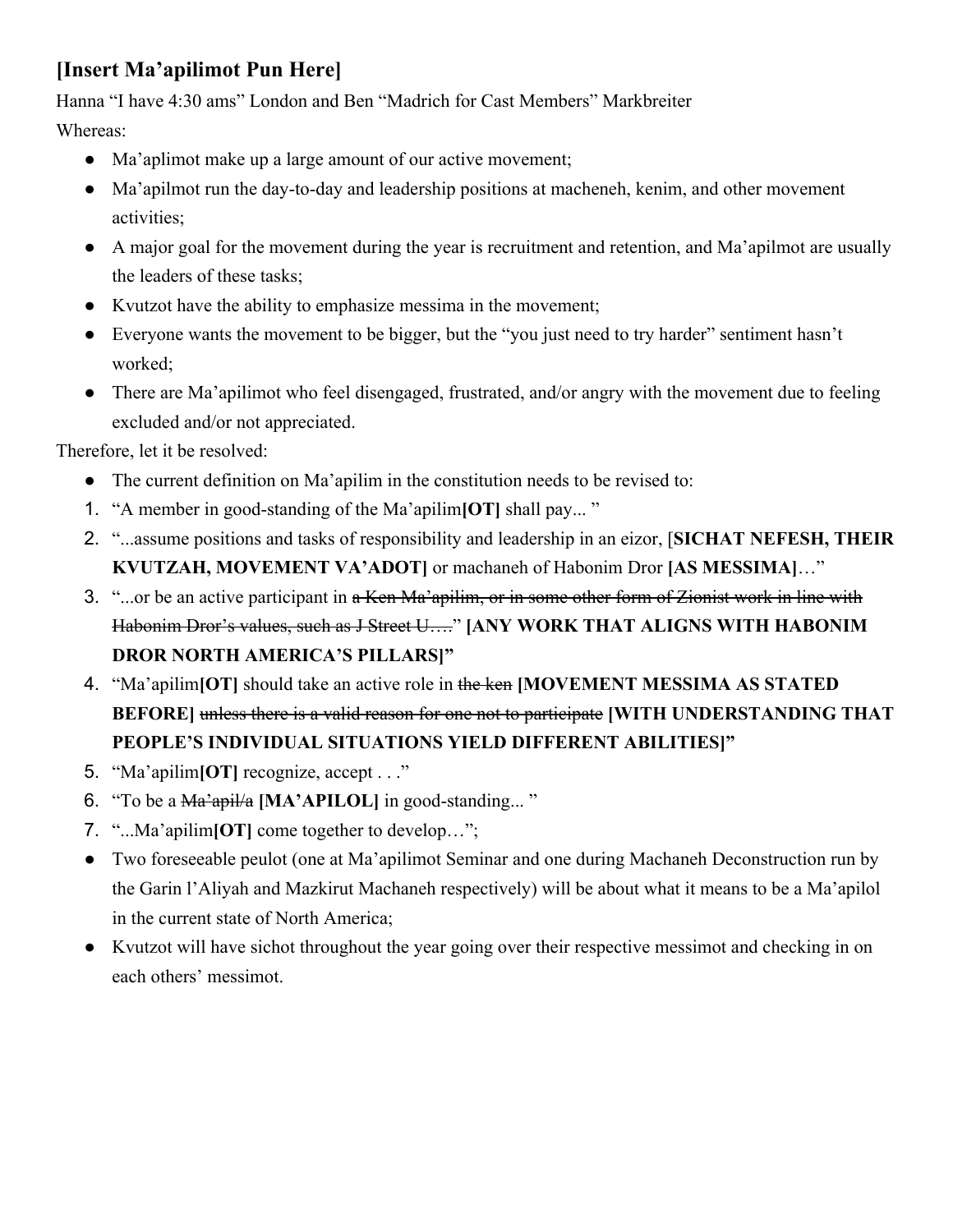#### **Antisemitism? More like Shmantishmemitism**

By Hannah "Lech Lehannah " Faber and Cliel "clielydefined? more like queerlydefined" Shdaimah

Whereas we are a Jewish movement and should actively deal with the reality facing Jews today;

Whereas Antisemitism in North America has been emboldened by the Trump administration and the resurgence of white supremacist activity in the United States, and the more subtle antagonism of leftist movements and organizations

Whereas Antisemitism in Europe has been on the rise in recent years, and has gone largely unrecognized by the North American Jewish community at large and in HDNA;

Whereas HDNA is a historical movement that has always recognized the needs of Jews, and is thus an important voice in the growing conversation about Antisemitism;

Therefore let it be resolved that HDNA defines Antisemitism according to the following principles:

- Antisemitism is a systemic oppression that can manifest as microaggressions, stereotypes, discrimination, persecution, internalization and violence;
- Antisemitism results in the erasure of Jewish history, identity, and peoplehood;
- White supremacists and capitalists, socialists, and other ideologies have historically used Antisemitism to serve their aims
- Antisemitism continues to function as a tool of other oppressive systems, yet Antisemitism must also be dealt with for its own sake, and for the sake of Jews;
- Antisemitism encourages assimilation and internalized oppression that distances Jews from their own value systems;
- Antisemitism erodes Jews' ability to view ourselves as a people and to choose our own fate.
- Antisemitism manifests differently for Jews of varying racial, gender, sexual, and socioeconomic identities

Let it further be resolved that we commit to answering Antisemitism by:

- Rebelling against Antisemitism by creating alternatives for Jews, through chalutziut in Israel and through giving space for Jewish youth in the Diaspora to gather and connect with their Jewish identities;
- Creating educational programing that allows chanichimot to engage with Antisemitism, in all its forms, in their lives;
- Creating and preserving Jewish ritual, religion, and culture in movement spaces;
- Engaging with other movements fighting Antisemitism so that we can learn from and be a resource to the Jewish and social justice communities;
- Resisting manifestations of Antisemitism by protesting and educating.
- Creating educational programming surrounding the shoah, inquisition, and other Jewish Genocides in our history
	- **○** And, at machaneh, each shichvah will engage in age-appropriate peulot on antisemitism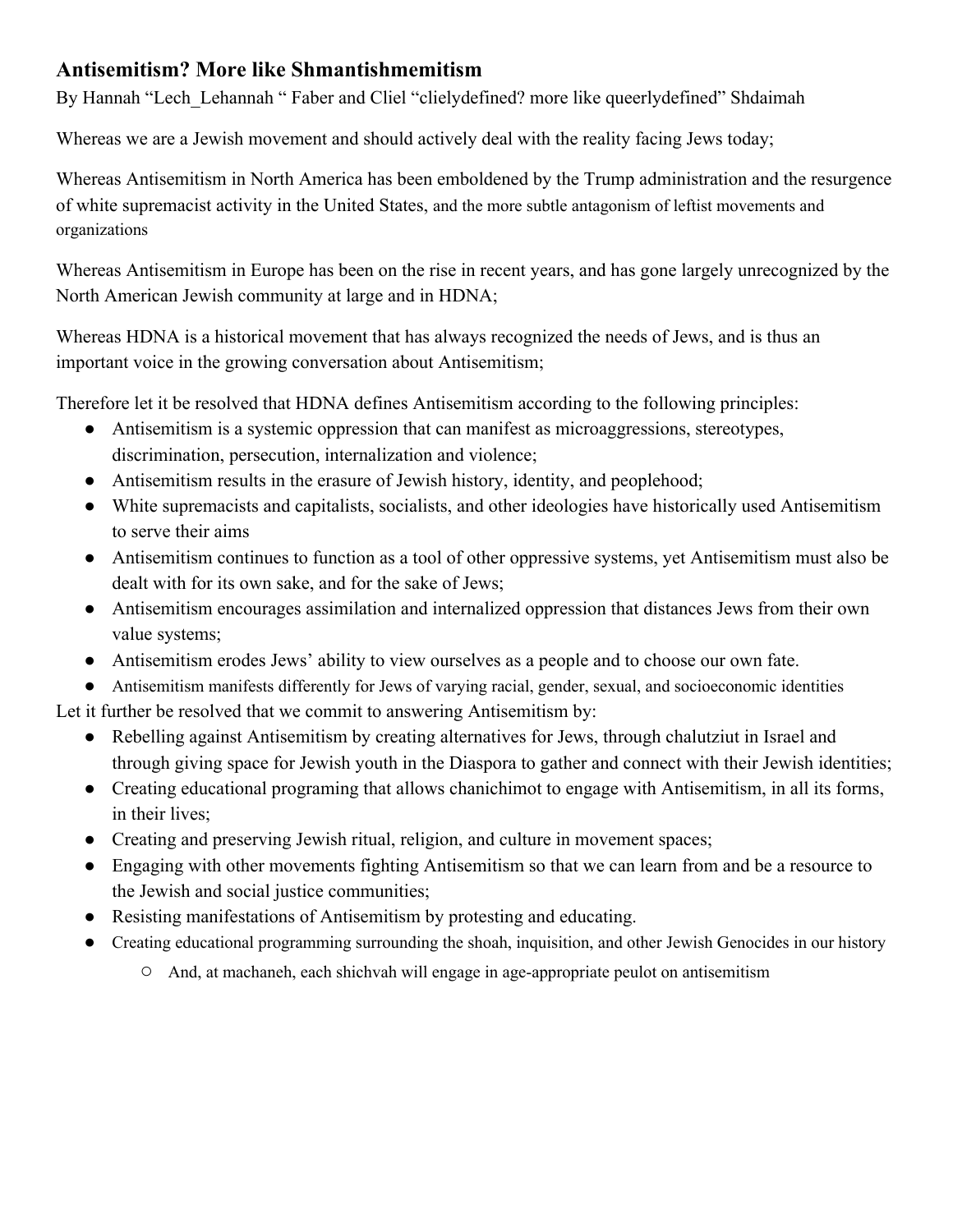#### **Race Proposal**

By The "Maya Hawkins" Hawk, Naomi "Naomi" Weintraub, Daniel "The Grindr" Hannani, Natasha "Buttshota" Marder, Joshua "P" Bloom, Hannah "Beachball" Chonkan-Urow, Orli "Fiona" Corcoran, Ronnie "Deserves Respect" Hecht

Whereas the dynamics and understandings surrounding race in the movement right now lead to incomplete understandings of structures of racial oppression and subsequently incomplete work against them.

Whereas Shivyon Erech Ha'adam is a central value of the movement.

Whereas chinuch that favors white dominant narratives further replicates the systems of oppression we want to be working against.

Whereas negative experiences for people of color are common in the eizorim and machanot, and in all movement spaces.

Whereas there is a lack of support for people of color in the movement with regards to their experiences both in the world and within the movement.

Whereas there is a lack of institutional memory and support for dealing with issues related to race in the movement, which in turn stifles attempts to change dynamics and understandings.

Whereas we as a movement fail to unpack our movement's whiteness and recognize this as a serious deterrent to our movement making real and lasting change.

Therefore the actualization of these aims requires and deserves a movement wide va'ad (consisting of at least one person of color), to collect resources, and provide support for machanot and eizorim in racial education. This includes a demand on Mazkirut Artzit to notify movement members of anti-racist activities (protests, workshops, etc) that ma'apilimot can/should participate in. This also includes a demand on the vaad and the movement to make an effort to partner with knowledgeable groups and individuals from which we can earn and collect said resources.

Therefore we will have peulot at seminars and/or entire seminars that are specifically addressing the lack of diverse representation and inclusive language and actions in HDNA and our machanot and eizorim.

Therefore eizorim should make an intentional effort to do outreach/recruitment in communities of Jews of color #klaliyut.

Therefore any hachshara (training) including nachshonimot hadracha training program, MBI, Madatz and Workshop must have programming to address race and white privilege.

Therefore every machaneh must have a peulah/training which teaches ma'apilimot language to talk about race with chanichimot and how to perform race education throughout the summer.

Therefore eizorim and machanot should make race education and/or action as much a priority as any other identity-based education/action (Judaism, gender, sexuality).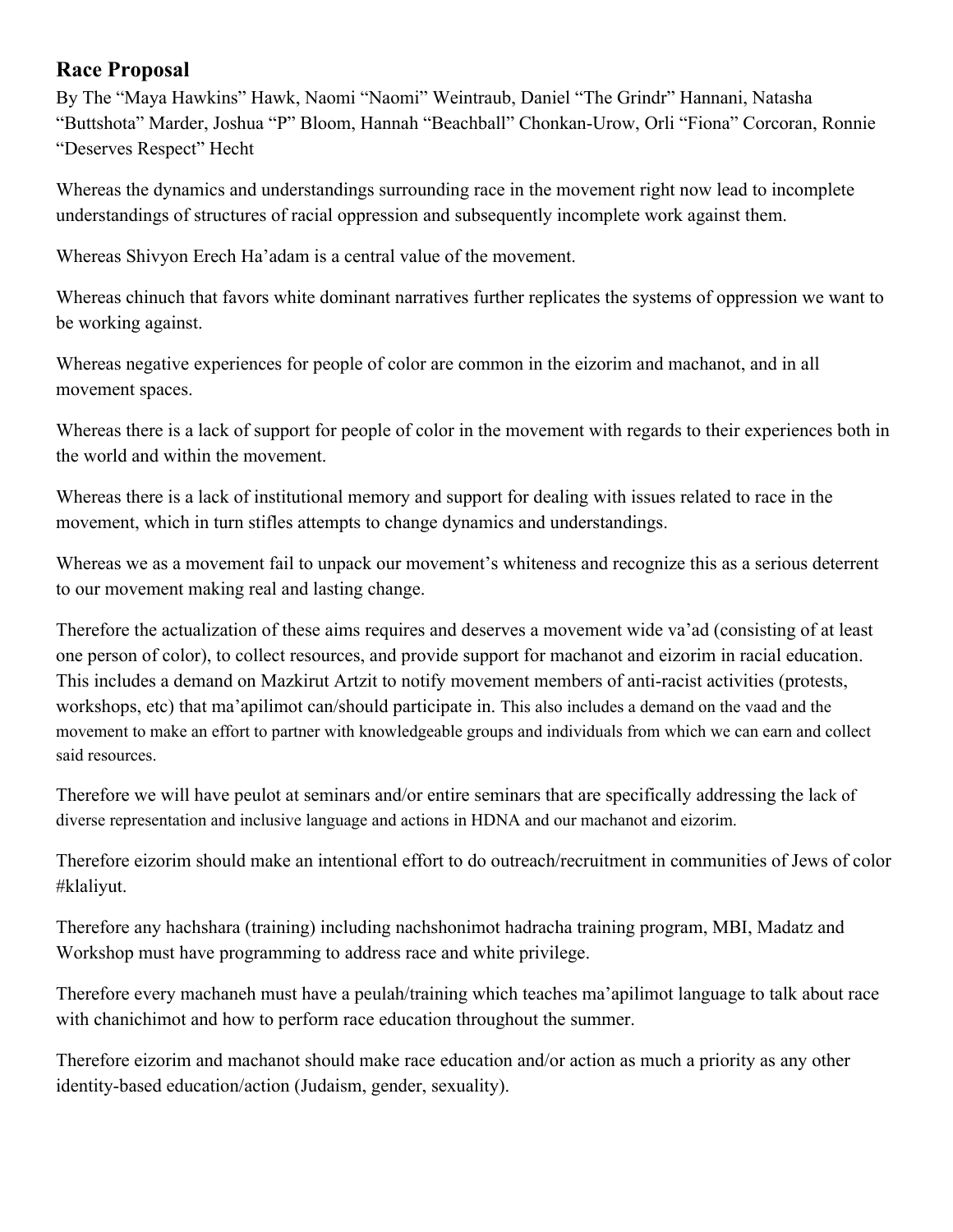Therefore Machanot and eizorim should create education that accounts for the complex overlap of racism and anti semitism that Jews of color face.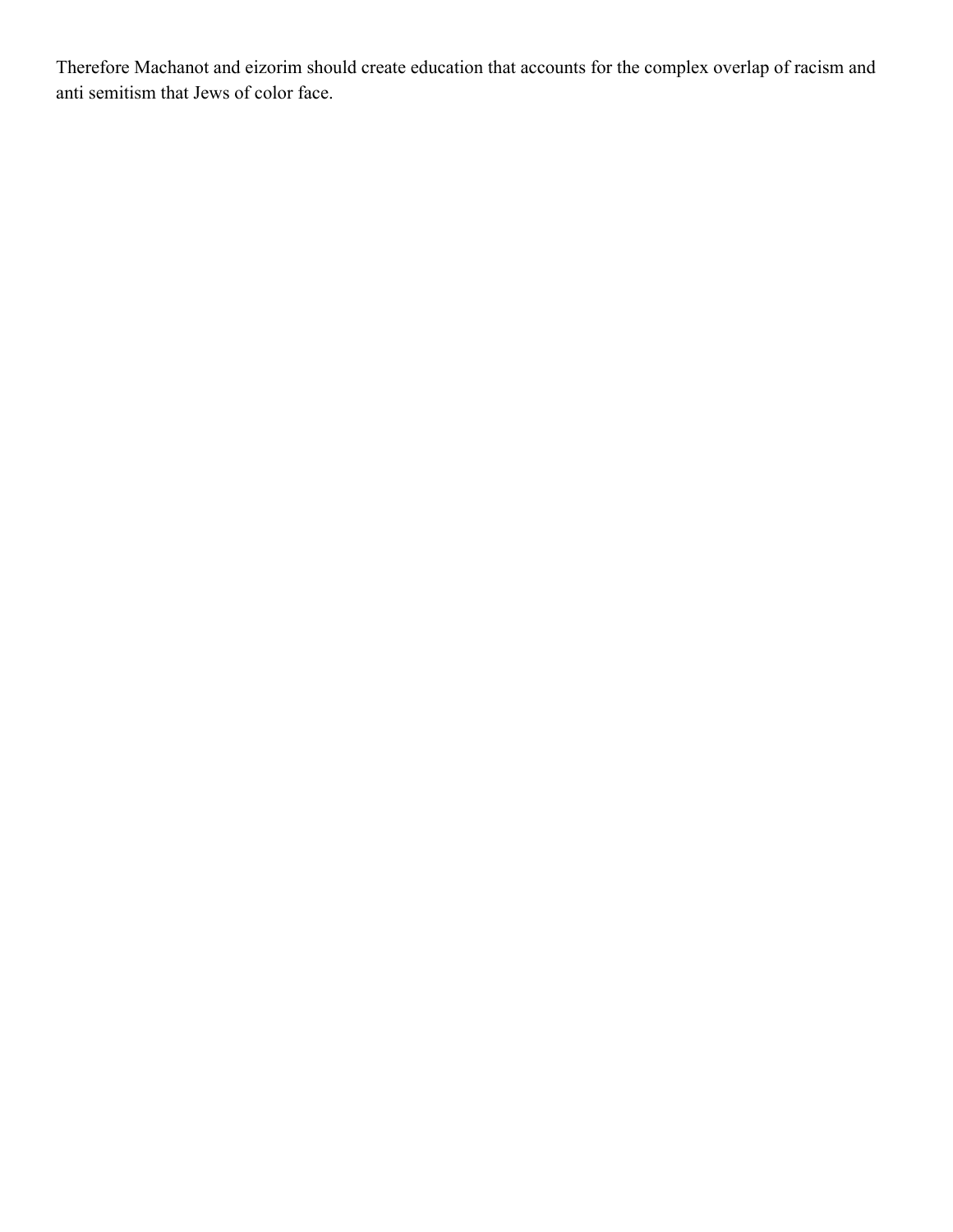#### **New Ken Proposal**

By Gavriella Troper Hochstein, Mimi Lucking, Emma Paidra, and Lucy Cunningham

Whereas:

- The movement is in a critical place with very low attendance at machanot, kenim, seminars, and programs.
- Having kenim in more places allows us to invite more chanichimot to the movement.
- Currently, there is not a cohesive plan for how to start a new ken, leaving new kenim unstable, without a clear direction beyond that of being a machaneh reunion space.
- The kenim have the potential to be central to the movement and to shape the society around them. If we want the movement to be something more than summer camps then we have to have healthy kenim. To do this, we need a structure for them to be founded and grow.
- By engaging high schoolers, HDNA can fill a gap for North American Jewry. HDNA's current crisis is a reflection of a moment in the larger North American Jewish community. If we can strengthen our kenim, we will be able to both grow as a movement and provide a vital service to our community. As Jews across North America question what our future will be and question how to engage young people, HDNA has the potential to be the answer.
- Whereas not having access to a ken is isolating to movement members

Therefore, let it be resolved that:

- HDNA create a clear structure for establishing new movement kenim;
- This should involve a process for establishing a ken tzevet before starting to recruit kids;
- Building a ken tzevet starts with recruiting 9th and 10th graders to undergo hadracha training at machaneh, MBI, or Kadima the following summer;
- The tzevet created in the first year will begin recruiting chanichimot and holding events in the second year of the new ken.

Let it further be resolved that:

- A tzevet, in partnership with the Rakezet Chinuch, will create a year-long tochnit for new ken tzvatim to strengthen their hadracha and tzevet process;
- The Mazkirut Artzit and new ken leaders will decide how to present the new kenim to high schoolers who might join the movement as ken tzevet members and create appropriate promotional material;
- Shlichimot will offer themselves as resources, rikuz, and hadracha to new kenim. Support will also come from thriving kenim in/near the eizor.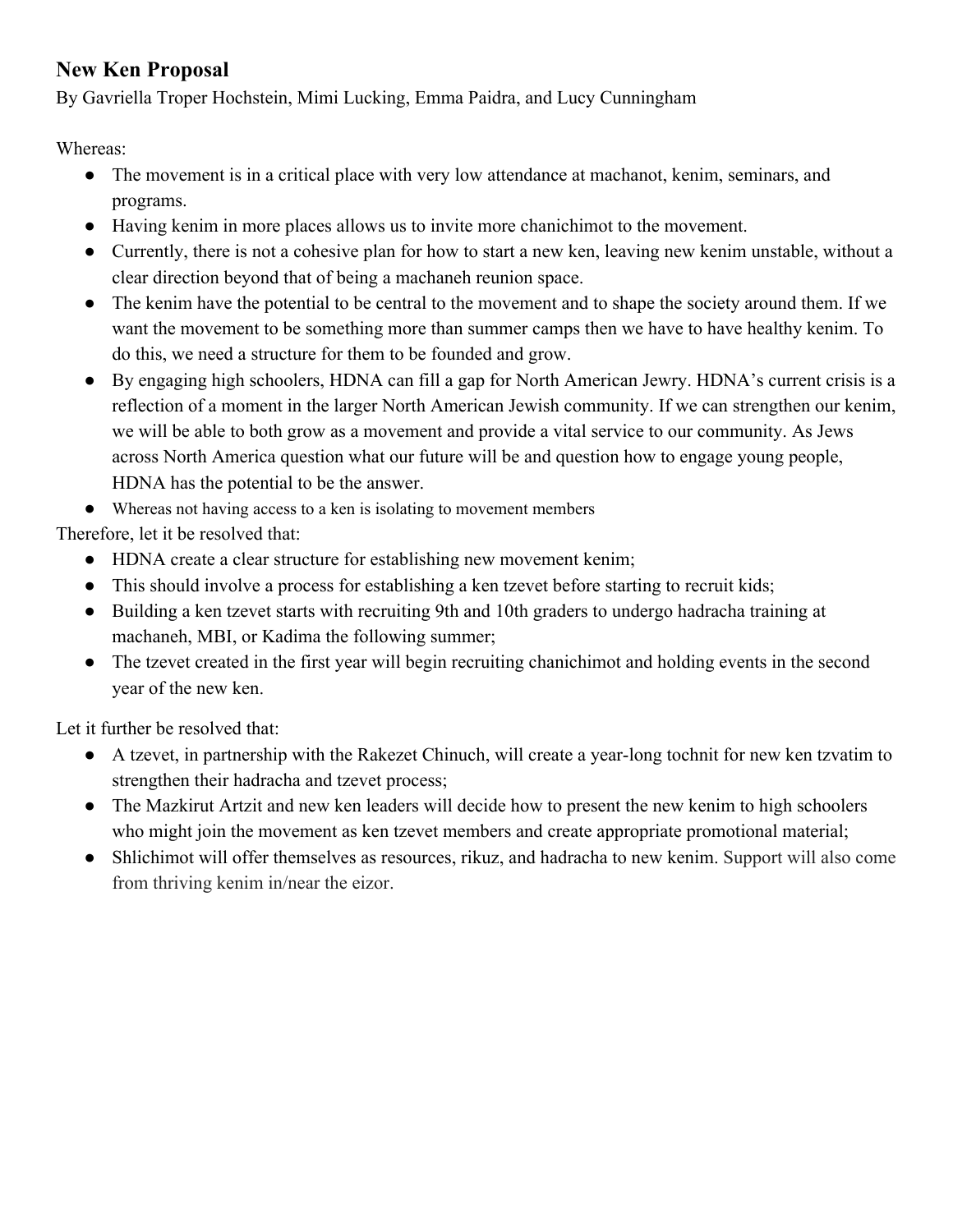# **SHOUTOUT TO WES LEM CLUB**

By Tzevet Sichat Nefesh 2017-2018

Whereas:

- The movement has something really cool to offer North American Jewish youth, and it shouldn't only be available to kids who go to summer camp;
- Many young Jews on college campuses have not engaged deeply with their Jewish identities;
- Our college lives and movement lives should not be separate, and it's good for ma'apilimot's souls to be madrichimot for their peers;
- We don't have enough ma'apilimot working in our kenim and machanot;
- Kvutzot, in partnership with SHB madrichimot and the Mazkirut Artizit, have the potential to decide how to balance campus and ken work;
- Currently, Sichat Nefesh is a new movement structure being run on several college campuses, but there is little movement cohesion.

TLIBR:

- Sichat Nefesh is a Habonim Dror North America tochnit run on college campuses in North America;
- We affirm that the ken is the central messima for SHB and that Sichat Nefesh is an opportunity for movement members who don't live near an active eizor to engage in movement work as well as a way to grow existing kenim
- The official name of this tochnit is Sichat Nefesh; local Sichat Nefesh chapters will be called anafei Sichat Nefesh;
- Sichat Nefesh should be publicized as a tochnit of Habonim Dror North America;
- The movement calls on its ma'apilimot to start anafei Sichat Nefesh on college campuses and invite Sichat Nefesh chanichimot to join the movement:
	- Ma'apilimot should choose to start anafei Sichat Nefesh through sichot with their kvutzot, SHB madrichimot, and the Mazkirut Artzit, about the needs of the movement and the balance between campus and ken work;
	- shlichimot will serve as madrichimot for sichot nefesh tzvatim
	- The chinuch goals of the Sichat Nefesh tochnit will focus on:
		- Creating a sense of responsibility for the Jewish people;
		- focus on creating a sense of responsibility for the Jewish people including an open discussion of Israel from the critical and caring point of view
		- Seeing education as a way to shape reality;
		- Choosing to be a chanichol and madrichol in HDNA;
- There will be monthly asephot of Sichat Nefesh leaders and the Rakezet Chinuch to discuss issues and engage in peulot;
- Maapilimot running anafei Sichat Nefesh, in partnership with the Rakezet Chinuch, will create a centralized tochnit to be ready by Fall 2018
	- Anafei Sichat Nefesh are expected to use and add to this tochnit, but should remain autonomous and adapt to the needs of their chanichimot and their campuses.
	- This tzevet Sichat Nefesh will provide resources and guidelines for how to implement the tochnit at universities and provide mentorship if needed
- shlichimot in close partnership with HDNA ma'apilimot in the mercaz chai, will act as hadracha and rikkuz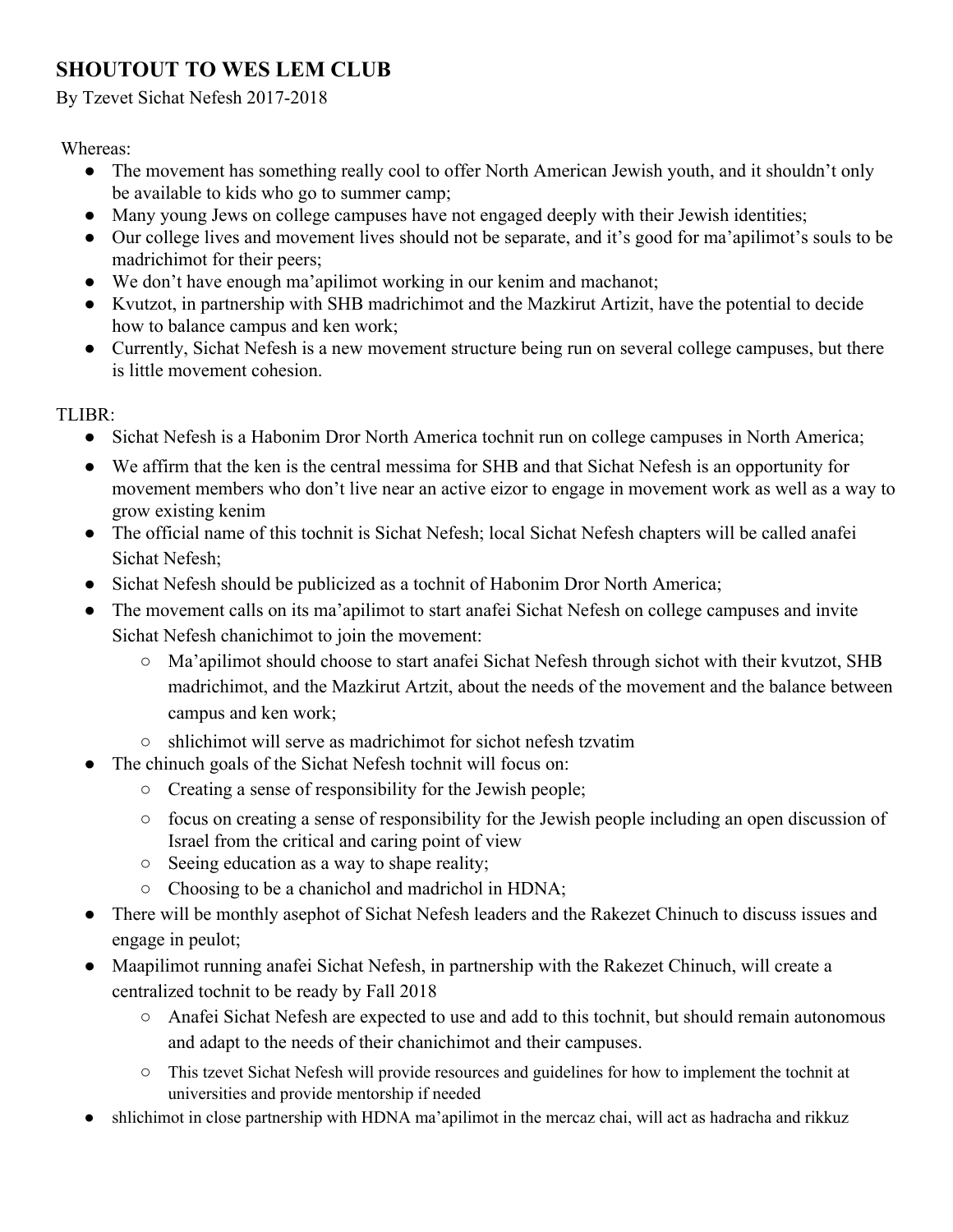# **You've got a Sister Ken, yeah you've got a Sister Ken (sung to the tune of "You've got a Friend in Me")**

By Ben "I go on 3 zoom calls a week" Markbreiter

Whereas:

- Habonim Dror North America has declared that Hanoar Haoved v'Halomed is its sister movement;
- The century long history of both HD and NOAL has largely been influenced by Kenim;
- The relationship between HDNA and NOAL has never been stronger with:
- 1. Most Shlichimot at machanot this past summer were members of Dror Israel
- 2. Workshop participants are doing messima exclusively with NOAL
- 3. Olimot exclusively doing messima within Dror Israel
- 4. Workshop being considered one of NOAL's maagalim and participating in NOAL events such as Asepha Israelit and Seminar Mazkirut Chaverot v'Chevrei HaTnua;
- HDNA's intense relationship with NOAL is still in its early stages, we are still looking for more ways to interact with them on a basis that's meaningful to the lives of movement members;
- HDNA Kenim are looking for more ways to keep chanichimot and nachshonimot connected to the movement and coming to events;
- NOAL Kenim are mostly well established, with many having over 100 chanichimot attend their biweekly Yom Peilut;
- More connections to different parts of the movement engages members more and instigates continued attendance of Kenim, and therefore growth.

Therefore, let it be resolved that:

- Each established HDNA Ken will be paired with a NOAL Ken, with the intent that:
- 1. The New York Ken, the LA Ken, the Vancouver Ken, and the DC/Maryland Ken will begin the process
- 2. As this process becomes more established, more HDNA and NOAL Kenim will be brought into this process
- 3. On MBI, the paired Kenim from NOAL would come to T'nua achot, and meet the MBI chanichimot that they were paired with in the kenim.
- 4. Eventually, every HDNA Ken will have a sister Ken in NOAL;
- There will be two meetings, one with Rashei Eizor of HDNA Kenim, and one with Rakazei Kenim of NOAL before a bigger meeting with all people involved;
- Each pairing will decide how their partnership would look like, with an emphasis on Nachshonimot partnership and giyusim for Chanichimot;
- At Maapilimot Seminar, the Rashei Eizor will present how the process has looked in the beginning and will talk about the future.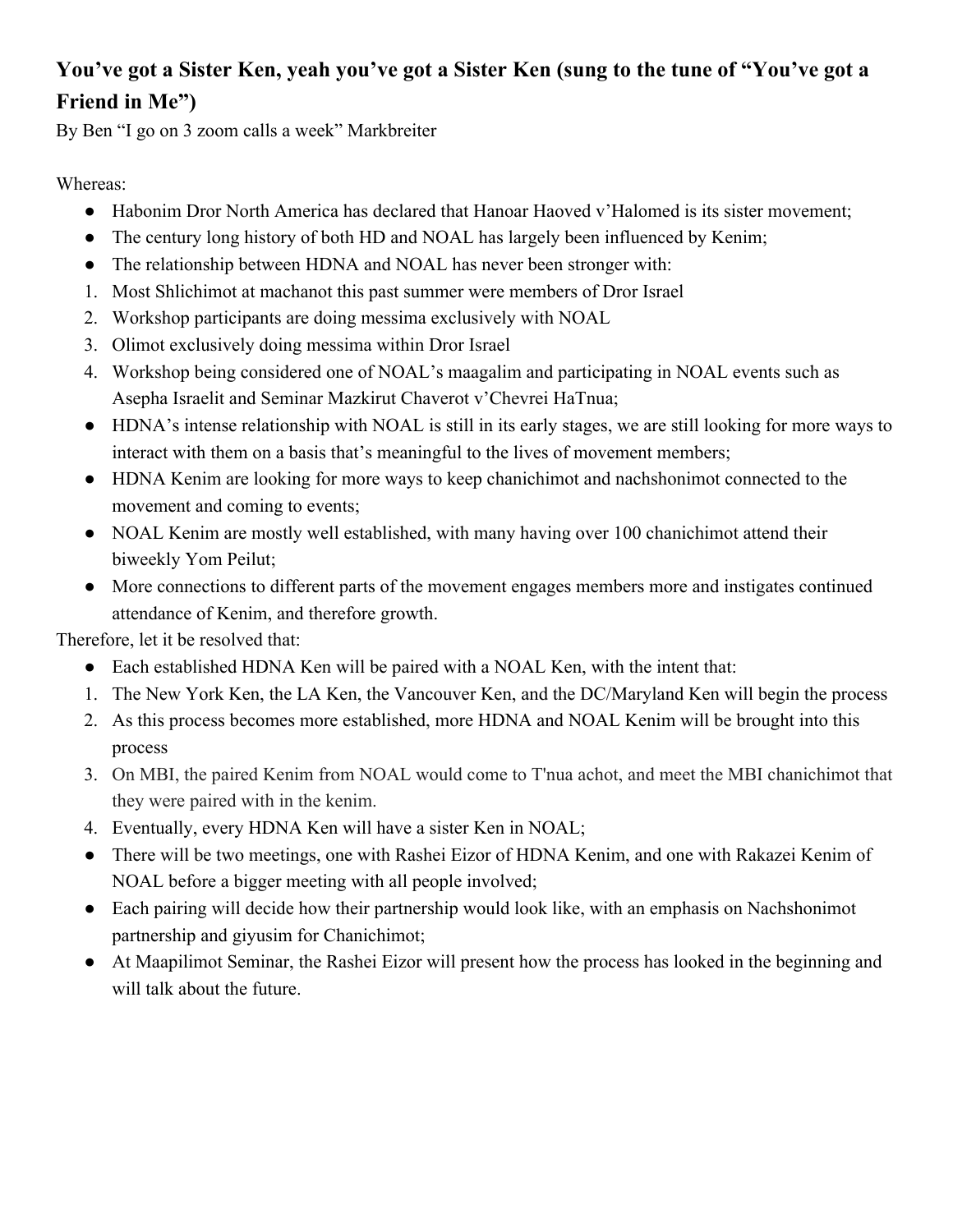# **The Future of the Jewish Peoplehood: Habonim Dror's Zionist Education Against the Occupation and Towards Justice**

Mimi Sieradzki, Hannah Boroff, Ilan Friedland, and Naomi Weintraub

Whereas:

HDNA, a Socialist-Zionist youth movement, aims "to upbuild the state of Israel as a progressive, egalitarian, cooperative society, at peace with its neighbors; actively involved with the Palestinian people with the common goal of a just and lasting peace;"

HDNA redefined Zionism at last veida (2015) and recommitted ourselves to this definition of Zionism through a new, energized partnership (through aliya, messima in NOAL, the workshop and MBI structures, and shlichut) with NOAL/Dror Yisrael and we are deeply committed to Zionism and Israeli society;

The Occupation is threatening the soul of Jewish society and a thorough understanding of it is necessary for HDNA and NOAL to take responsibility over the Jewish people;

An inherent part of Zionism includes upholding and being true to the moral character of the Jewish people by educating about Israel and the Occupation responsibly.

While anti-Occupation organizations critique the Jewish establishment/government, they don't offer an alternative and while Zionist organizations are committed to Jewish self-determination and peoplehood they are lacking a key critique of Jewish/Israeli reality.

HDNA passed the Zionists against the Occupation proposal last veida and has a history of being committed towards changing Israeli society and ending the Occupation.

HDNA condemns the Occupation, but we fail to consistently educate on this topic, decreasing our impact on the Jewish community, because we don't have a centralized tochnit or partnership with Israeli movements about this topic.

HDNA can more effectively work to end the Occupation through our educational partnership with Olimot in Dror Israel and NOAL.

The Occupation is a legitimate and systematic threat to Jewish peoplehood, as well as to Palestinian liberation, and working to end it is a vital part of our movement's hagshama path!

Therefore, let it be resolved that:

HDNA aim to be a central and guiding movement for the whole Jewish peoplehood through engaging in conversations with all Jews in America and in Israel, in order to support them and unite them, but also to challenge them to be more holistic and responsible. (approve and demand)

We affirm NOAL's vision for peace and support them in what they are already doing in working towards justice, and want to work with them to do more, and centralize this messima in the future.

 *Peace*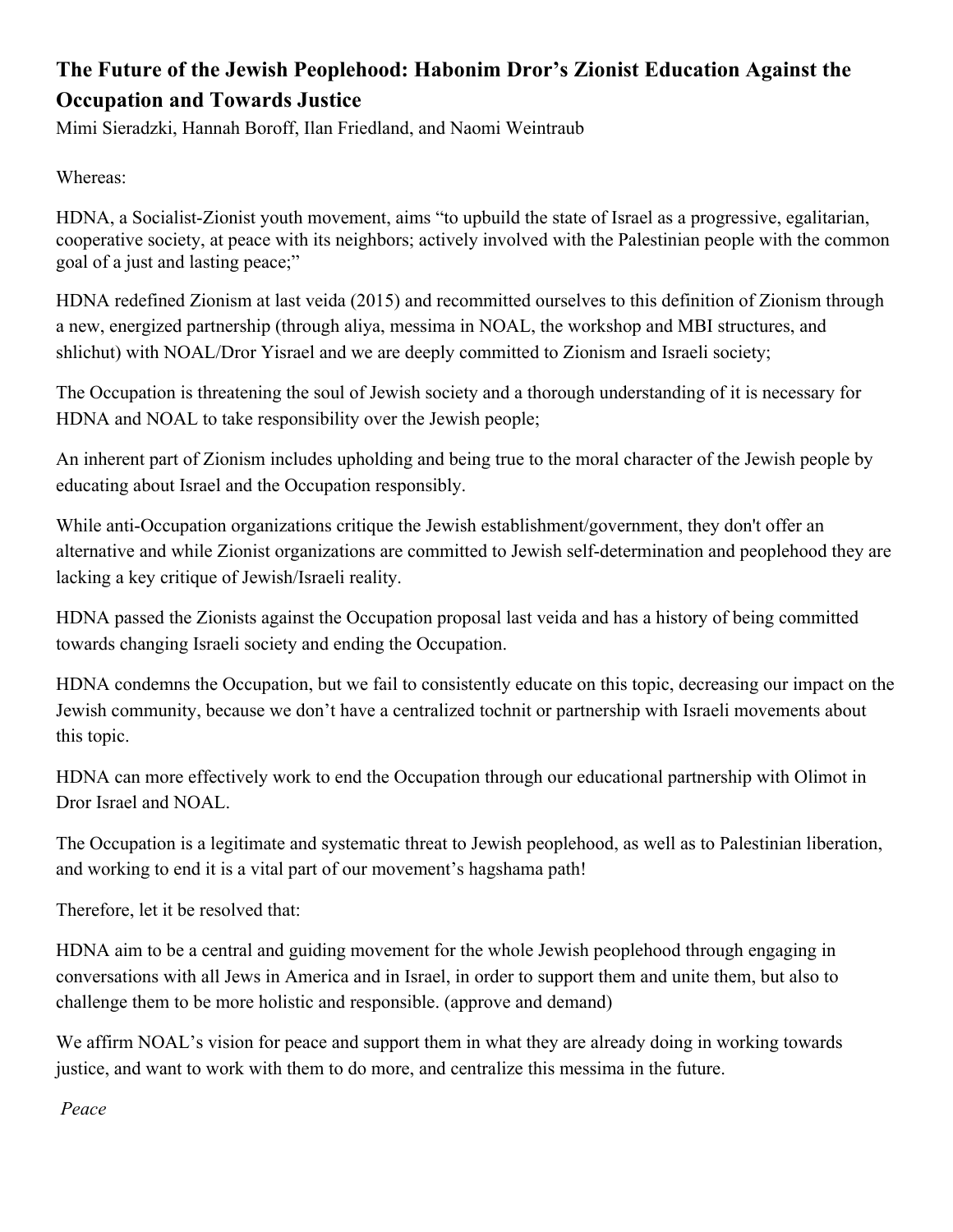*a. The movement strives for peaceful lives and security between Israel and her neighbors and will educate toward this from this perspective, "The only radical solution is peace" (Itzchak Rabin)*

*b. The movement supports the promotion of a two-state solution based on reciprocity, solidarity, territorial compromise and recognition of the right to national self-determination – the Jewish and democratic state of Israel alongside a democratic and Arab state of Palestine.*

The movement create two va'adot **in partnership with Dror Yisrael/NOAL** to act on our shared vision of peace, in order to work on organizing education about the Occupation and how to take responsibility for it on programs in Israel and in the North American Jewish community.

- One va'ad (zionists against the Occupation feat. partnership) will work on shaping MBI and workshop programs and seminars in Israel to address the Occupation more explicitly and responsibly.
- The other va'ad (#wepromisetotellu) will work on building a tochnit/curriculum of Israel education, including responsible education about taking responsibility for the Occupation (and anti-Occupation) education, that we can use at machaneh and spread to the American Jewish community as an answer to the lack of education about it in our movement and the establishment.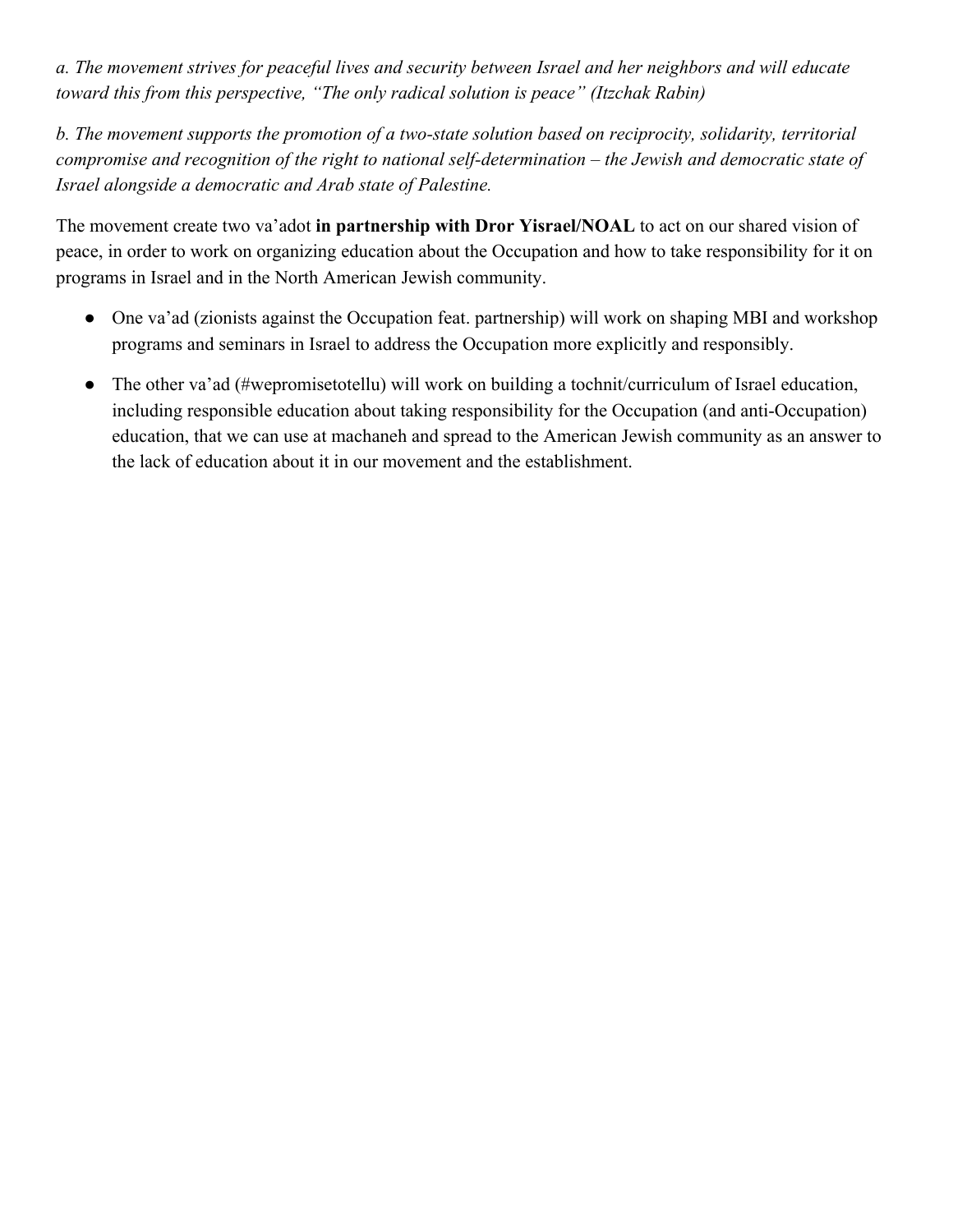## **Bonimot Tzedek Tafkidim**

IlFri, DebSec, and EthGold1234

Whereas:

- Habonim Dror North America is a youth movement based on personal and collective hagshama
- We have the opportunity to create five new, full-time equivalent tafkidim
- Hadracha in a movement framework is connected to hagshama and dugma ishit

Therefore, let it be resolved that:

• The central goal of Bonimot Tzedek tafkidim is to provide hadracha and rikuz for maapilimot and nachshonimot

Let it further be resolved that:

- Hadracha for maapilimot in HDNA should ideally come from chaverimot who identify personally with the movement's yeud
- Those who take on the tafkid of Rakazol Tzedek in each of the four eizorim, and the central Rakazol, will ideally choose to be chanichimot in a kvutza, movement educational process

This kvutza should include the other rakazimot, and may include the rakazimot's movement kvutza or garin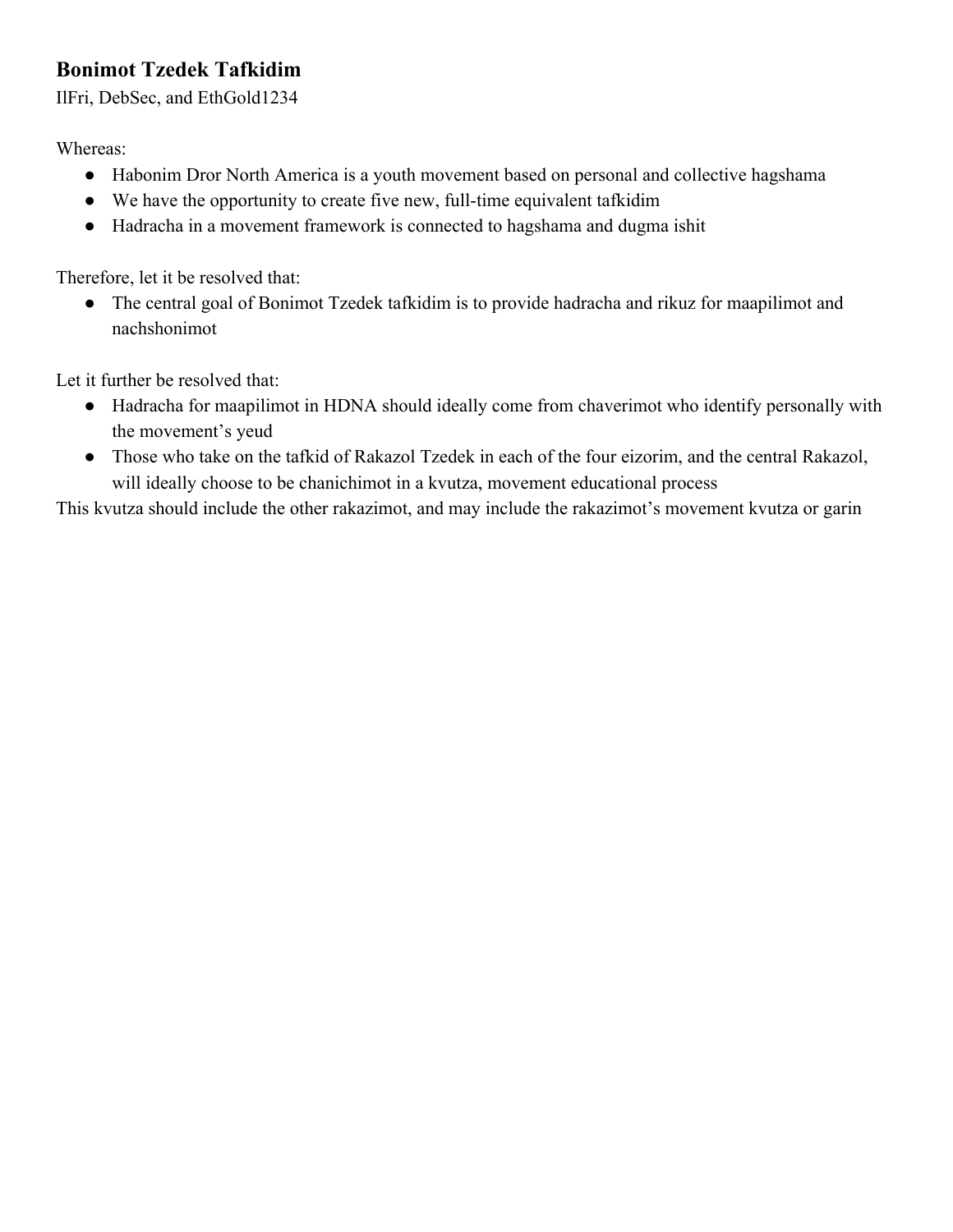## **Let's Talk About the Elephant in the Room: Defining Alumni Roles in an HDNA Framework**

By Chava Friedland, Micaela Beigel, and Maya Hawkins (64 Na'aladie's 4life)

#### **Whereas:**

Whereas, the yeud of our movement is defined as garin aliyah to collectivist frameworks in the state of Israel, in order to achieve our goal of taking responsibility for the Jewish people worldwide. Let it be understood, first and foremost, that this proposal does not, in any capacity, disagree or counter that fundamental goal of our movement.

Whereas, HDNA has not prioritized sustained relationships with young alumni who remain in North America and this is hurting the movement's ability to grow.

Whereas, when a kvutzah reaches the end of the formal Shlav Hachshara Bet process, its members are generally faced with three options: pursue a position on the Mazkirut Artzit, begin the process of Aliyah, or to end all formal forms engagement with the movement.

Whereas, some alumni want to contribute to HDNA after their time in the movement has ended, but there are no clear ways to do so. This results in confusion, tension, and wasted potential for partnership.

Whereas, the majority of ma'apilimot and post-movement college graduates choose not to make aliyah for a multitude of reasons related to and unrelated to movement ideology.

Whereas, the lack of defined roles for post-graduate movement members can result in a tension which may result in premature departure from movement educational structures for some members questioning a future in the movement.

Whereas, a healthy movement can maintain a center without cutting off interaction with partners, and should act accordingly.

#### **Therefore, let it be resolved that:**

Let it be resolved that there should be avenues of movement support for the periphery, not just the hardcore.

Let it be resolved that formal membership in HDNA ends at the close of Shlav Hachshara Bet, or after the conclusion of a movement-wide leadership tafkid, (like Mazkirut Artzit), given that HDNA is youth movement and not a life movement.

Let it be resolved as a youth movement, the appropriate role for any former member is an advisory one.

Let it be resolved that following the formal ending of SHB, there is a formal expectation that HDNA alumni who do not make aliyah and wish to support the movement in some way to continue to be welcome advisors in movement growth.

Let it be resolved that the name for alumni who choose to support the movement is "shutafimot."

Let it be resolved that there are many ways for shutafimot to support the movement, including but not limited to: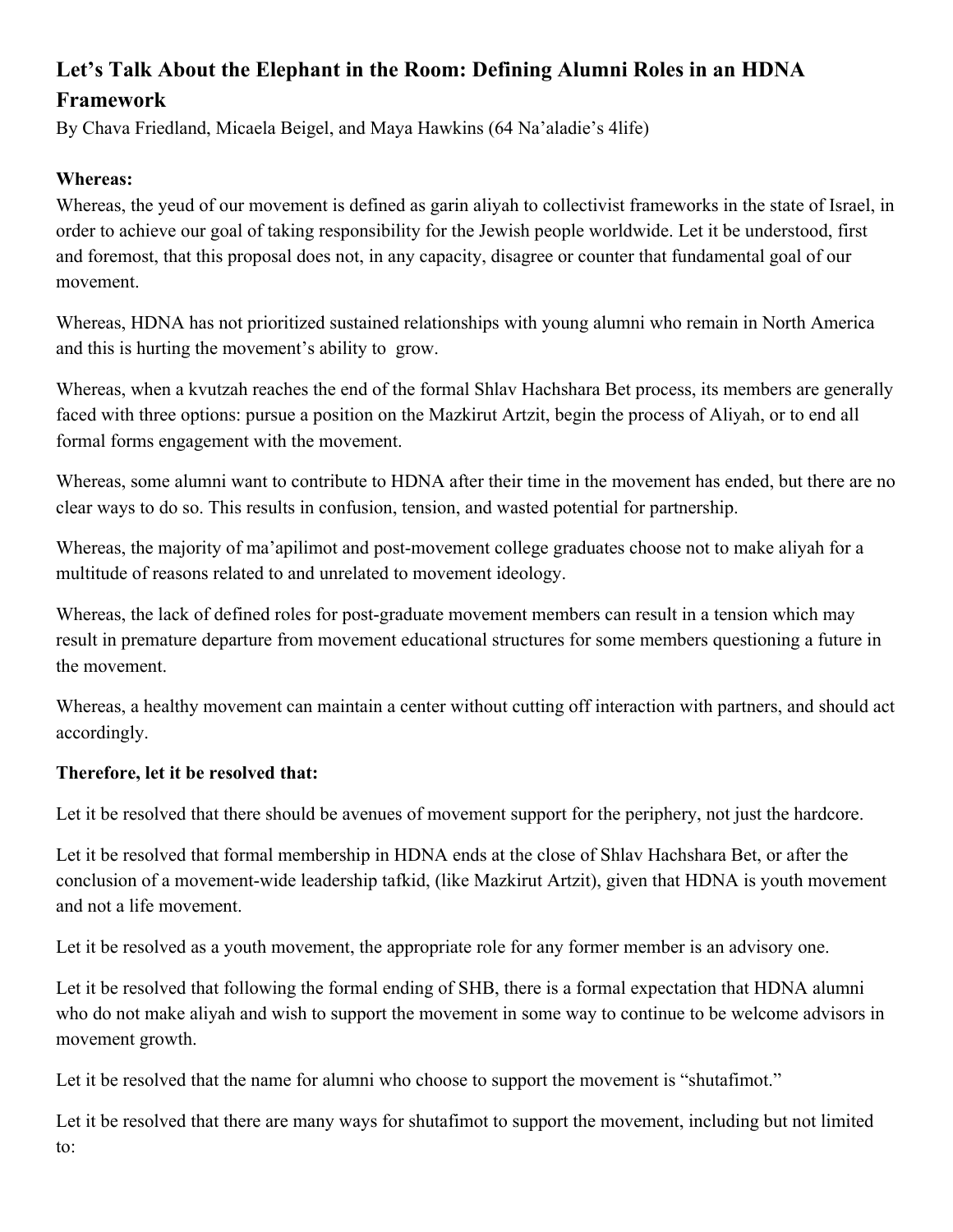- Participation in a Subcommittee of HDNA's Board of Directors,
- Participation in an HDCA Va'ad
- A part-time support tafkid to be created by the Mazkirut Artzit
- A leadership role in the Habonim Dror Foundation (HDF)
- Participation in a camp committee
- Kenim should utilize the presence of shutafimot in their areas.

Let it be resolved that Mazkirut Artzit should talk with, and support the advisory efforts of, shutafimot so that the initial roles can be expanded to create a strong network of support which may strengthen the movement for generations to come.

Finally, let it be resolved that there be a call on all former members to proudly represent HDNA in their communities and to continue building vital partnerships in Jewish communities.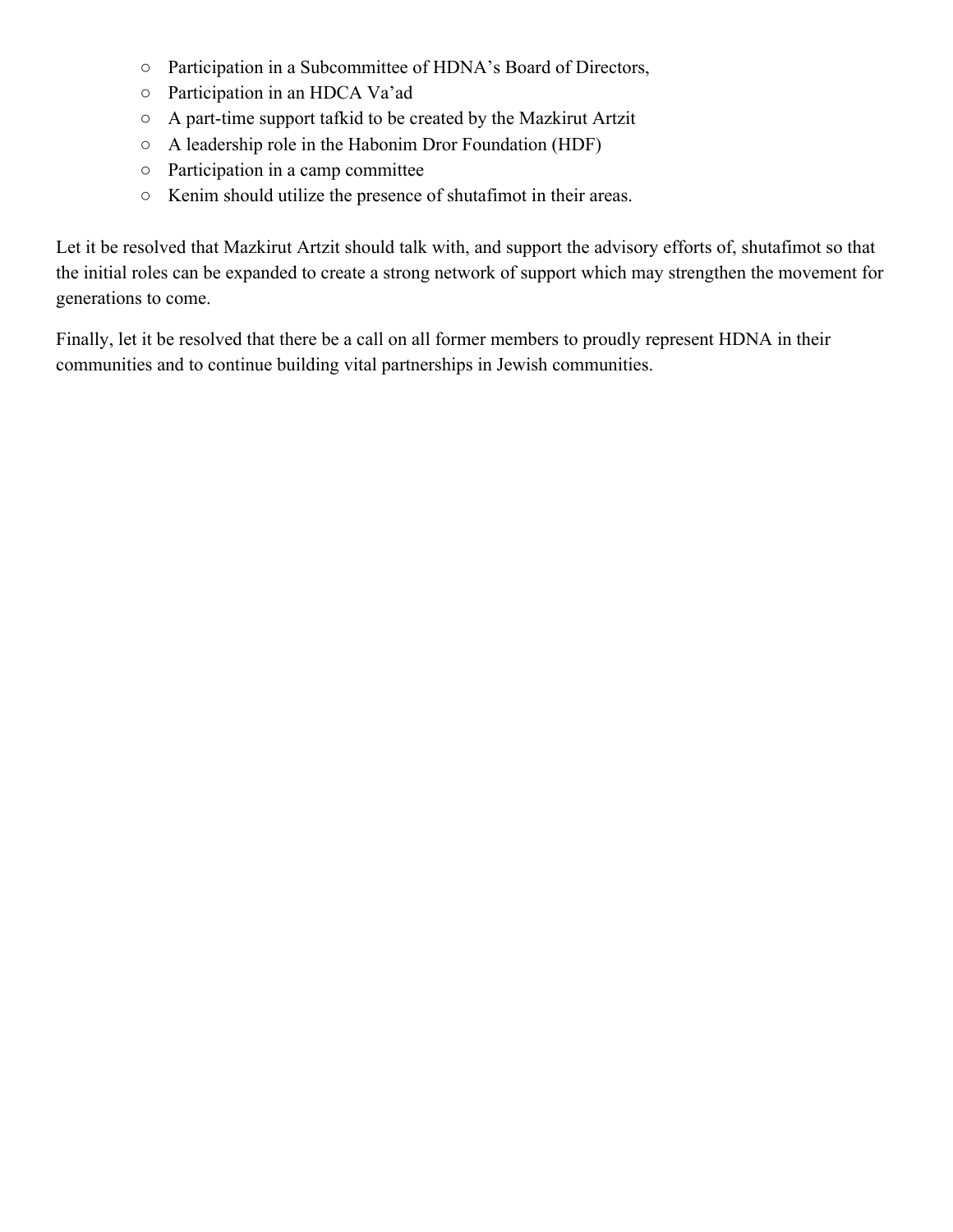### **Work by Rhianna ft. Hagshama**

By: hllbeserw+labor friendz

Whereas a proposal was passed in 2015 with regards to labor, but wasn't fully implemented at most machanot Whereas we like the 2015 proposal but just wanna amend it

Whereas mazkirut and roshei mitbach are not consistently acting as a team due to a sense of disconnect between people doing labor and the rest of machaneh

Whereas successful communication between labor tafkidim and tzevet gadol is necessary for both hagshama and good vibes

Therefore, let it be resolved that:

- 1. A rotation during chalutz in which labor specialists teach tzevet gadol and madatz basic skills and upkeep for their tafkidim
- 2. There will be a labor peula run and planned by a mazkirut member and roshei mitbach during chalutz for tzevet gadol, as well as a follow-up peula at another time during the summer.
- 3. Tzevet mitbach will engage in a collective educational process of their choice, facilitated by the roshei mitbach.
- 4. A movement labor vaad will be created to:
	- a. Compile resources about labor and distribute to the rest of the movement
	- b. Create a tochnit that outlines a labor process for both chanichimot and tzevet
- 5. Encouraging tzevet mitbach to take an active role in machaneh, through the means of on-blocks with chanichimot and/or participating/facilitating tzevet culture.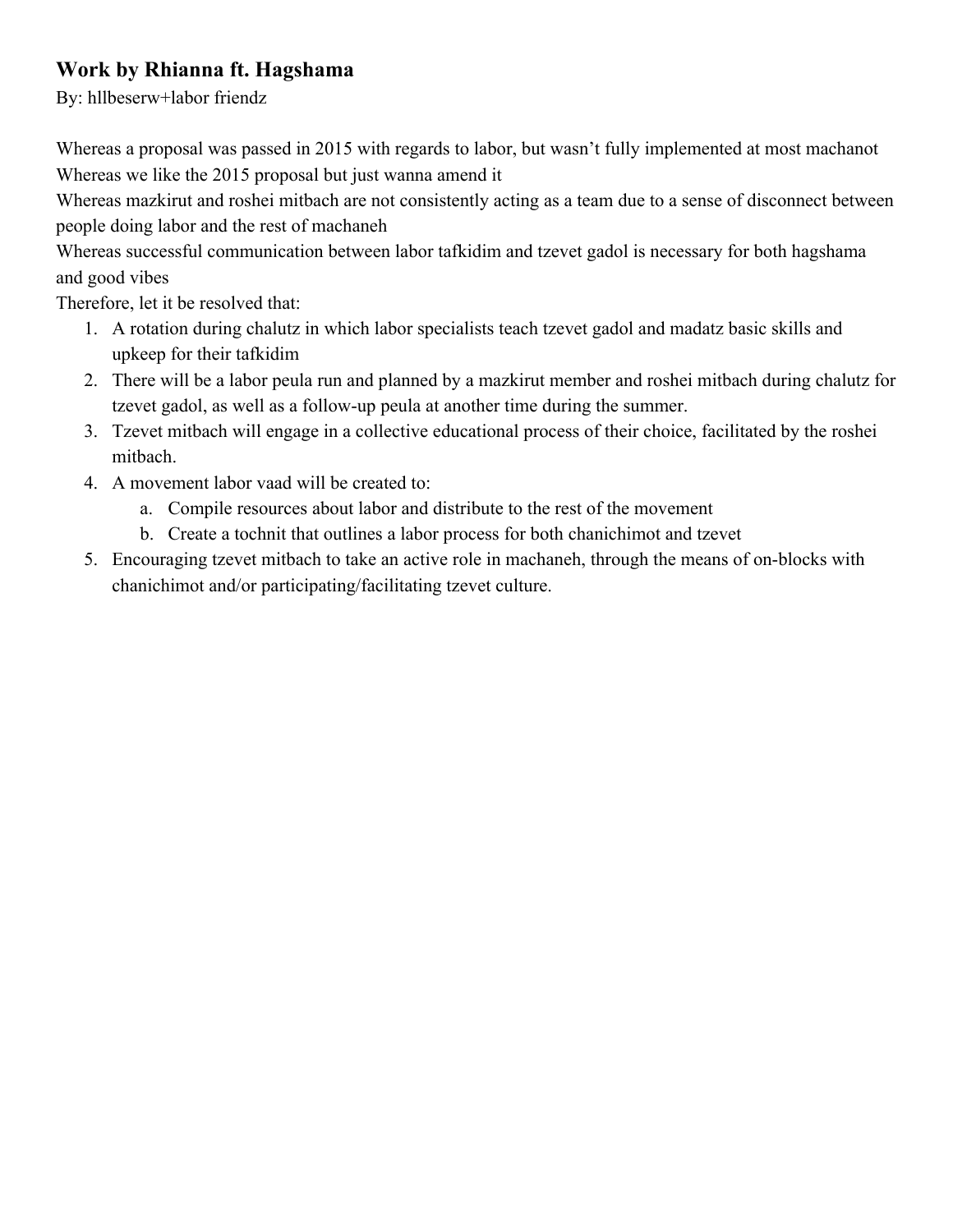#### **Taking a Second Glance at Tikkun Olam**

Tia Sacks and Ezra Robens-Paradise

Growing up at Machaneh Miriam, the socialist goal was always clear to us through the use of Kupa and the education we received in Peulot about social injustices. However, ever since we were young, we both questioned how we could carry on these ethics and values beyond Machaneh and the Habonim Dror community. In order to truly follow Habonim Dror's ideology of socialism, we believe that there should be more opportunities for active and hands on ways to help other people, to exercise our beliefs of treating everyone as an equal

#### Objective:

To create an expectation for all chanichim to participate in volunteering and giving tzedakah at machaneh and in the ken. Performing these voluntary acts of kindness in our Jewish and local communities becomes expected from everyone participating in Habonim Dror.

Included in our Proposal:

- volunteering and fundraising for people in need for activities in the kenim.
- This could include giving food to the homeless, volunteering at local organizations
- and then having peulot for chanichim to learn about the impact of our work and why we are doing this with our time.

#### **We understand that this proposal is in conflict with the 2013 Veida Proposal passed named, "Redefinition of Movement Tikkun Olam".**

We believe that performing these acts of volunteer work does not minimize the issue, however, it creates an easier educational access point for younger chanichimot that is a springboard towards a deeper understanding of social justice.

In our opinion, it is important that as a youth movement we extend our efforts beyond the Jewish community to truly make an impact in the world like we want too. This also ties to Judaism, as giving tzedakah is a priority in a Jewish lifestyle.

The outcome of doing this can only be positive. We are helping people in need and making an effort to help them to have an active place in our society and give them a chance to also help with this act of building. We are making our name known as a movement that is making an effort to make change in the world. How can we create a socialist society and emphasize this while there are people living on the streets with nowhere and nothing to start sharing with? Habonim Dror's last two pillars are social justice and socialism and we believe we should go further with action to make a bigger impact and influence more people's lives. When we are building and taking action, we are bettering ourselves and building a better life around us.